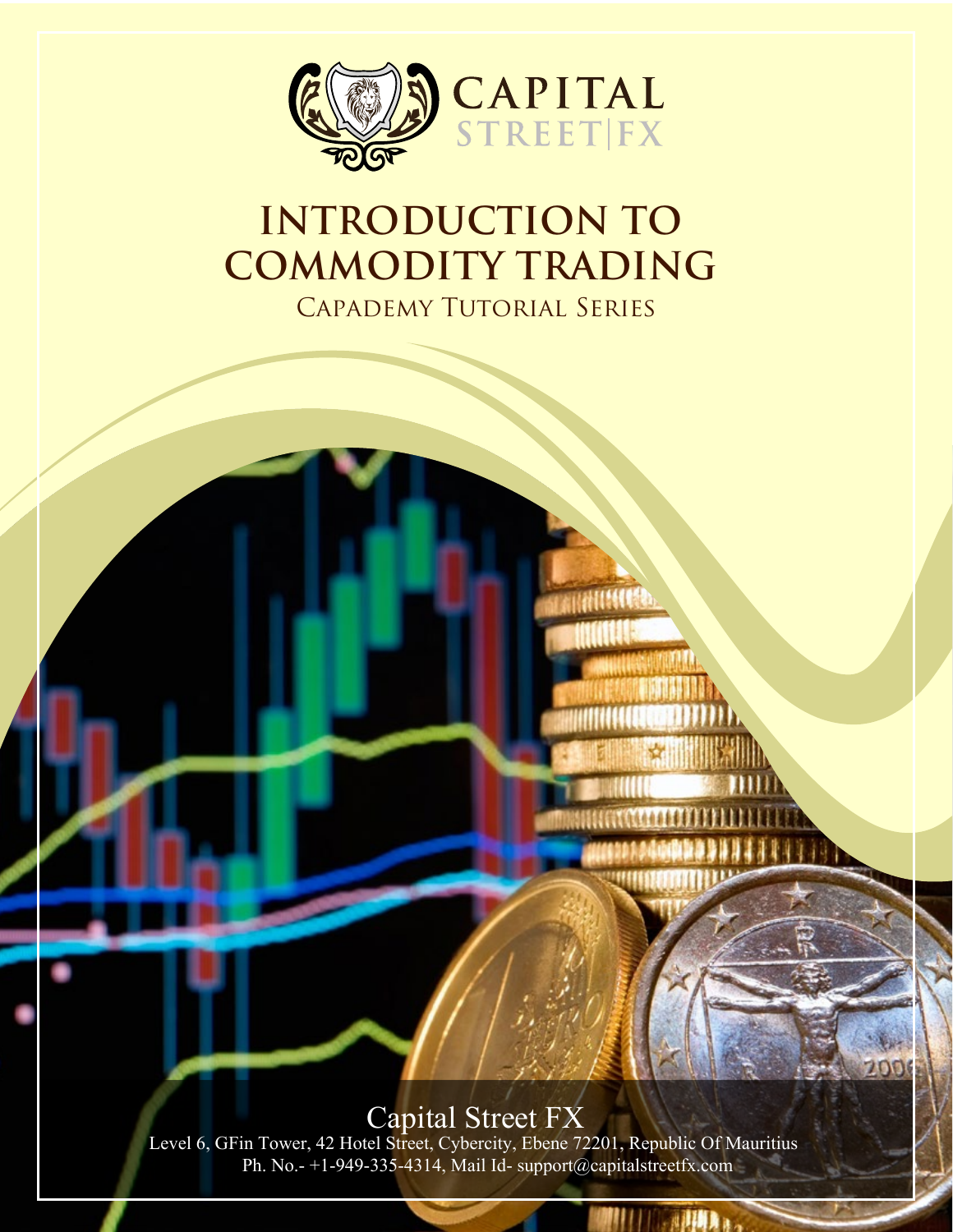

Commodities are the raw ingredients or components of almost everything we consume or use in our everyday life. Commodities as an asset class/investment product means tangible physical produce, that can be described as "products and/or by-products of natural resources that are directly extracted/processed and/or synthesized from their naturally occurring state, for consumption by society for e.g. crude oil (which is refined into petroleum, diesel, kerosene, heating oil and many other by-products), food grains, livestock, metals etc.

The distinctive characteristic about commodities is that they can be of different types, based on their end use such as industrial commodities (for e.g. copper), investment commodities (for e.g. gold), edible commodities (such as wheat or coffee) or consumer commodities (for e.g. cotton). Yet, they all form one asset class referred to as commodities.

It is due to this feature that they are traded on different exchanges and on electronic communication networks after being split into different groups. A commodity is a tangible physical product that can be bought or sold unlike shares of a company, or a bond issued by a government/private entity or a paper currency of any nation/group of nations.

While commodities are actual, and physically present assets, that are traded, many other instruments such as currencies or stocks or bonds are paper based investments that are generally backed up by a "promise to reimburse the holder" or a "claim to pro-rated ownership of the net value" in case of a currency/bond or the stock/share of an entity respectively.

The primary categories of commodities are "softs", "grains", "livestock", "energy" and "metals". Other classification conventions may be used to provide finer grouping of similar commodities such as precious metals, base metals, meats, fats and oils, livestock, fibres and textiles etc.

Traders and Investors must decide what type of commodity they want to trade. Long term traders tend to focus on primary and soft commodities like livestock, grains, metals and energy. Commodities are also a great way for traders to diversify their portfolios. Precious metals for example, are considered a safe haven investment and are always a good asset in any portfolio.

## Capital Street FX

Level 6, GFin Tower, 42 Hotel Street, Cybercity, Ebene 72201, Republic Of Mauritius Ph. No.- +1-949-335-4314, Mail Id- support@capitalstreetfx.com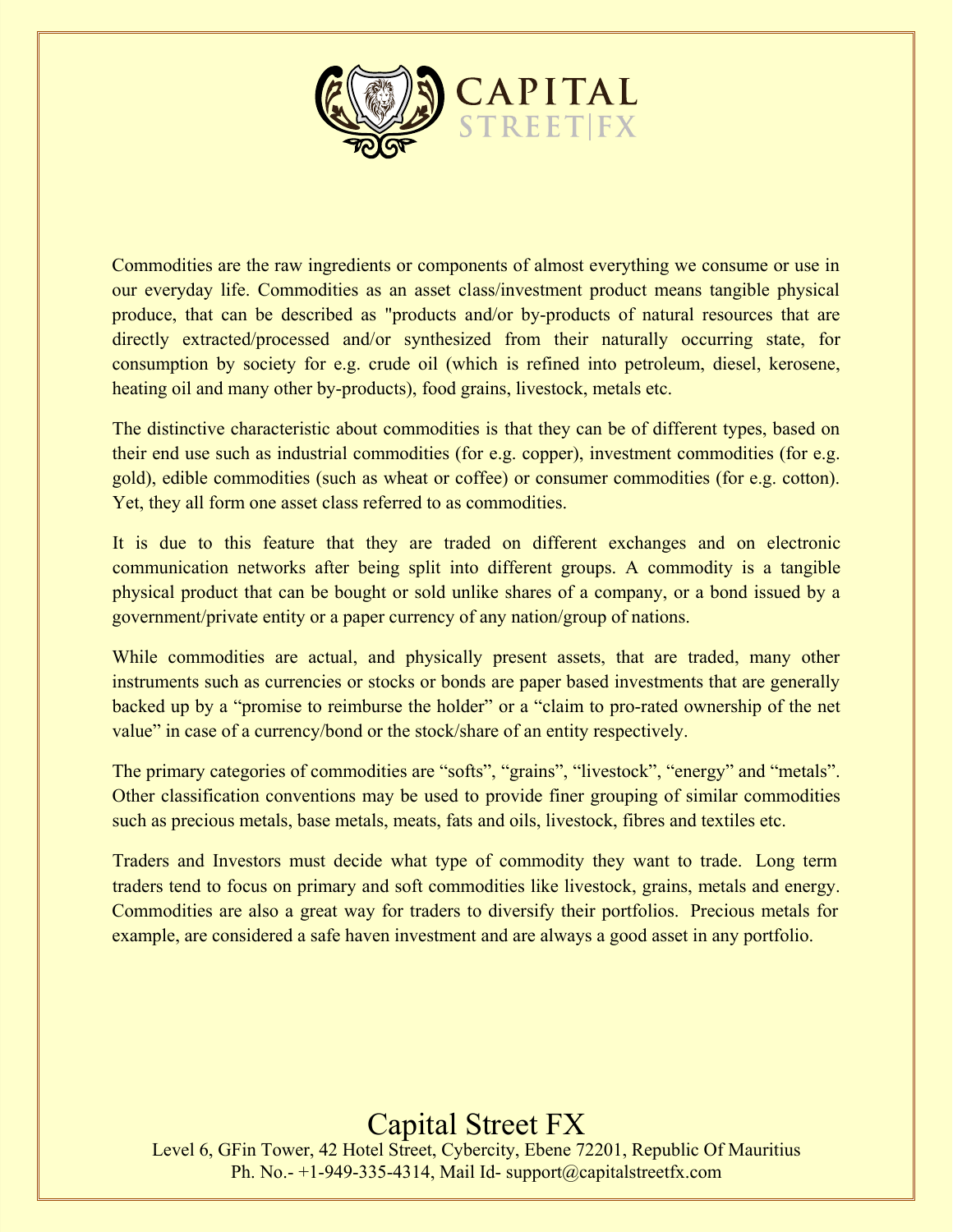

Commodity trades are done in 5 common ways: Spot trading, Futures trading, Forward Trading, CFD Trading, or using Commodity Options.

A Commodity spot trade occurs "on the spot" and is done for immediate delivery at the prevailing cash market price at any given instant.

Futures trading is based on trading a financial exchange based contract with standardized terms and conditions such as quality, quantity and date of expiry. The trading price of a futures contract at any given instant is the market estimated price for that commodity at or around the futures expiry date.

A forward contract is an agreement between two parties to exchange at some fixed future date a given quantity of a commodity for a price defined today. The fixed price today is known as the forward price.

A CFD (Contract For Difference) is a financial contract that defines standardized terms and conditions for trading a given commodity. The primary advantage of the contract is that its always settled in cash, and is non-deliverable. Further, it is free of possible restrictions such as position limits or high deposit requirements that can sometimes occur when trading commodities using other formats. CFD's may be exchange traded or traded Over The Counter(OTC).

Commodity Options are another instrument that is used to invest/trade in the commodity markets. Commodity Options are standardized contracts that allow a trader "the right, but not the obligation" to "buy or sell" a "specific quantity" of a given commodity at a "specified price" at or before a specified "date of expiry".

Some of the top traded commodities are: crude oil, coffee, natural gas, gold, silver, copper, sugar, corn, wheat and cotton to name a few.

## Capital Street FX

Level 6, GFin Tower, 42 Hotel Street, Cybercity, Ebene 72201, Republic Of Mauritius Ph. No.- +1-949-335-4314, Mail Id- support@capitalstreetfx.com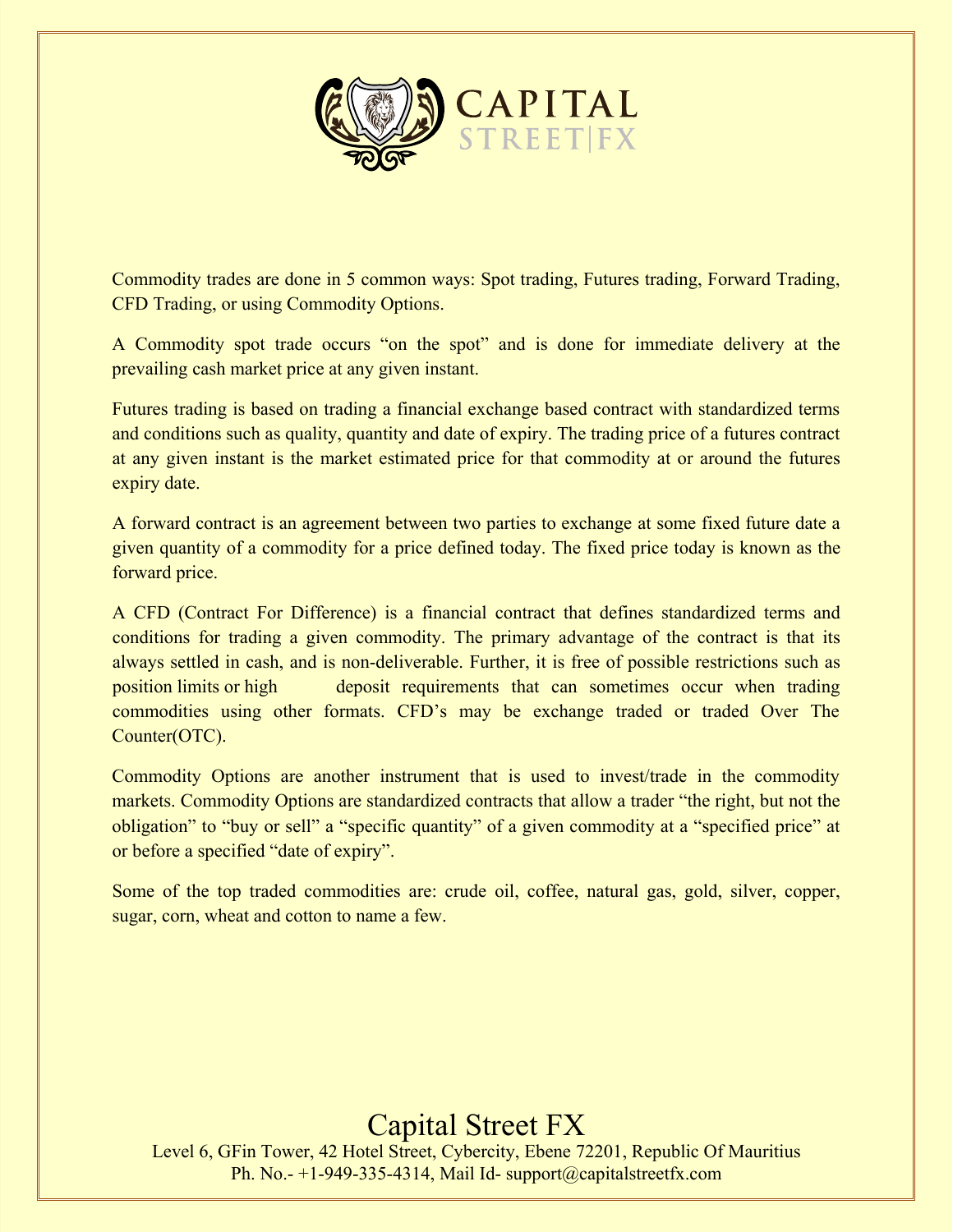

Commodities count as extremely lucrative investment opportunities due to their liquidity, high leverage (sometimes more than 1:100) and the fact that investors and traders do not necessarily have to hold onto them physically. However, risk management strategies are important for commodity trading as with all trading ventures.

*Note : The contents of the above document and the information and material contained therein, is the sole intellectual property of Capital Street and all companies comprised within the Capital Street Group. Unauthorised reproduction, distribution or use of this information without the express and written consent of Capital Street is a violation of copyright rules and shall constitute an act of prosecutable intellectual property infringement.* 

*© Capital Street. All Rights Reserved.* 

Capital Street FX Level 6, GFin Tower, 42 Hotel Street, Cybercity, Ebene 72201, Republic Of Mauritius

Ph. No.- +1-949-335-4314, Mail Id- support@capitalstreetfx.com